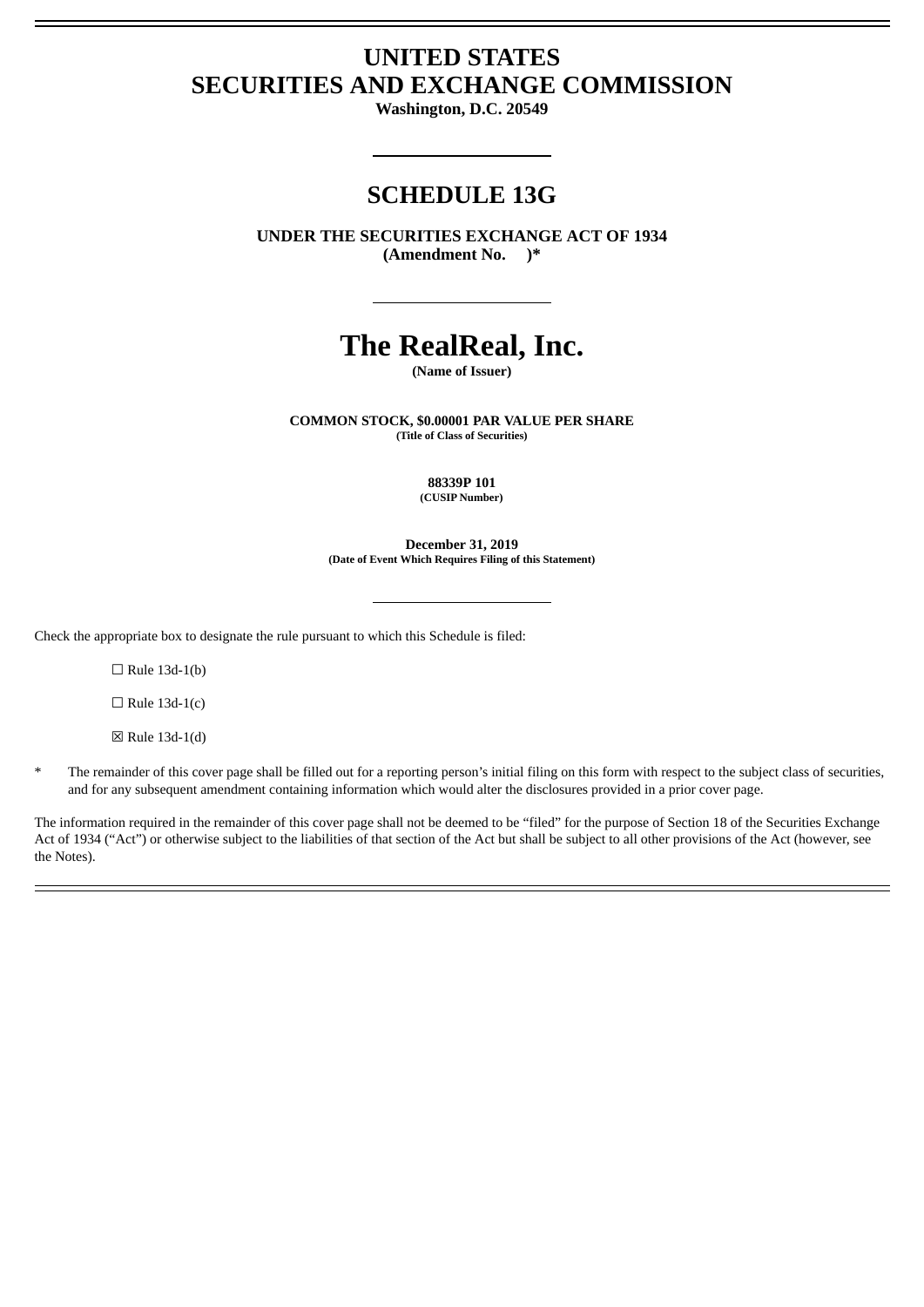| <b>CUSIP No. 88339P 101</b> |                                                                             |    |                                      | <b>SCHEDULE 13G</b> | Page 2 of 6 Pages |  |  |  |
|-----------------------------|-----------------------------------------------------------------------------|----|--------------------------------------|---------------------|-------------------|--|--|--|
| 1.                          | NAMES OF REPORTING PERSONS                                                  |    |                                      |                     |                   |  |  |  |
|                             | Canaan IX L.P.                                                              |    |                                      |                     |                   |  |  |  |
| 2.                          | CHECK THE APPROPRIATE BOX IF A MEMBER OF A GROUP                            |    |                                      |                     |                   |  |  |  |
|                             | (a) $\Box$<br>$(b) \boxtimes$                                               |    |                                      |                     |                   |  |  |  |
| 3.                          | <b>SEC USE ONLY</b>                                                         |    |                                      |                     |                   |  |  |  |
|                             |                                                                             |    |                                      |                     |                   |  |  |  |
| 4.                          |                                                                             |    | CITIZENSHIP OR PLACE OF ORGANIZATION |                     |                   |  |  |  |
|                             | Cayman Islands                                                              |    |                                      |                     |                   |  |  |  |
|                             | $\overline{5}$ .<br><b>SOLE VOTING POWER</b>                                |    |                                      |                     |                   |  |  |  |
|                             | <b>NUMBER OF</b>                                                            |    | 8,806,919                            |                     |                   |  |  |  |
|                             | <b>SHARES</b>                                                               | 6. | <b>SHARED VOTING POWER</b>           |                     |                   |  |  |  |
|                             | <b>BENEFICIALLY</b><br>OWNED BY                                             |    | $\bf{0}$                             |                     |                   |  |  |  |
|                             | <b>EACH</b><br><b>REPORTING</b>                                             |    | <b>SOLE DISPOSITIVE POWER</b>        |                     |                   |  |  |  |
|                             | <b>PERSON</b>                                                               |    | 8,806,919                            |                     |                   |  |  |  |
|                             | <b>WITH</b>                                                                 | 8. | SHARED DISPOSITIVE POWER             |                     |                   |  |  |  |
|                             |                                                                             |    | $\overline{0}$                       |                     |                   |  |  |  |
| 9.                          | AGGREGATE AMOUNT BENEFICIALLY OWNED BY EACH REPORTING PERSON                |    |                                      |                     |                   |  |  |  |
|                             | 8,806,919                                                                   |    |                                      |                     |                   |  |  |  |
| 10.                         | CHECK BOX IF THE AGGREGATE AMOUNT IN ROW (9) EXCLUDES CERTAIN SHARES $\Box$ |    |                                      |                     |                   |  |  |  |
|                             |                                                                             |    |                                      |                     |                   |  |  |  |
| 11.                         | PERCENT OF CLASS REPRESENTED BY AMOUNT IN ROW 9                             |    |                                      |                     |                   |  |  |  |
|                             |                                                                             |    |                                      |                     |                   |  |  |  |
| 12.                         | $10.3\%$ (1)<br>TYPE OF REPORTING PERSON                                    |    |                                      |                     |                   |  |  |  |
|                             | PN                                                                          |    |                                      |                     |                   |  |  |  |

(1) The percent of class was calculated based on 85,791,236 shares of common stock outstanding as of October 31, 2019, as disclosed in the Issuer's Quarterly Report on Form 10-Q for the period ended September 30, 2019, as filed with the Securities and Exchange Commission on November 5, 2019.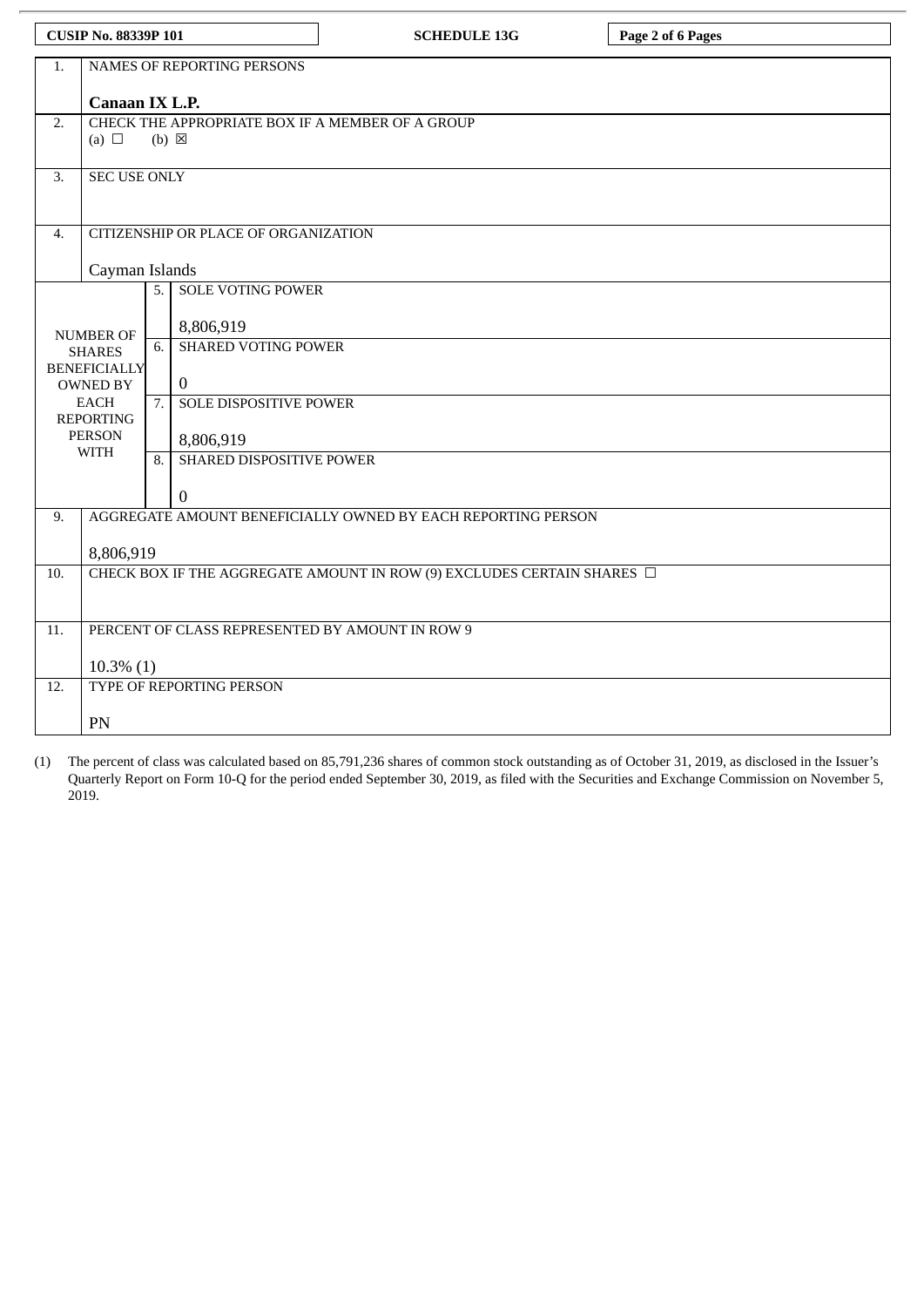| <b>CUSIP No. 88339P 101</b> |                                                                                |  |                                      | <b>SCHEDULE 13G</b> | Page 3 of 6 Pages |  |  |  |
|-----------------------------|--------------------------------------------------------------------------------|--|--------------------------------------|---------------------|-------------------|--|--|--|
| 1.                          | NAMES OF REPORTING PERSONS                                                     |  |                                      |                     |                   |  |  |  |
|                             | <b>Canaan Partners IX LLC</b>                                                  |  |                                      |                     |                   |  |  |  |
| 2.                          | CHECK THE APPROPRIATE BOX IF A MEMBER OF A GROUP                               |  |                                      |                     |                   |  |  |  |
|                             | (a) $\Box$<br>$(b) \boxtimes$                                                  |  |                                      |                     |                   |  |  |  |
| $\overline{3}$ .            | <b>SEC USE ONLY</b>                                                            |  |                                      |                     |                   |  |  |  |
|                             |                                                                                |  |                                      |                     |                   |  |  |  |
| 4.                          |                                                                                |  | CITIZENSHIP OR PLACE OF ORGANIZATION |                     |                   |  |  |  |
|                             | Delaware                                                                       |  |                                      |                     |                   |  |  |  |
|                             | <b>NUMBER OF</b><br><b>SHARES</b>                                              |  | <b>SOLE VOTING POWER</b>             |                     |                   |  |  |  |
|                             |                                                                                |  | 8,806,919                            |                     |                   |  |  |  |
|                             |                                                                                |  | <b>SHARED VOTING POWER</b>           |                     |                   |  |  |  |
|                             | <b>BENEFICIALLY</b><br><b>OWNED BY</b>                                         |  | $\overline{0}$                       |                     |                   |  |  |  |
|                             | <b>EACH</b>                                                                    |  | <b>SOLE DISPOSITIVE POWER</b>        |                     |                   |  |  |  |
|                             | <b>REPORTING</b><br><b>PERSON</b><br><b>WITH</b>                               |  | 8,806,919                            |                     |                   |  |  |  |
|                             |                                                                                |  | SHARED DISPOSITIVE POWER             |                     |                   |  |  |  |
|                             |                                                                                |  | 0                                    |                     |                   |  |  |  |
| 9.                          | AGGREGATE AMOUNT BENEFICIALLY OWNED BY EACH REPORTING PERSON                   |  |                                      |                     |                   |  |  |  |
|                             | 8,806,919                                                                      |  |                                      |                     |                   |  |  |  |
| 10.                         | CHECK BOX IF THE AGGREGATE AMOUNT IN ROW (9) EXCLUDES CERTAIN SHARES $\square$ |  |                                      |                     |                   |  |  |  |
|                             |                                                                                |  |                                      |                     |                   |  |  |  |
| 11.                         | PERCENT OF CLASS REPRESENTED BY AMOUNT IN ROW 9                                |  |                                      |                     |                   |  |  |  |
|                             | $10.3\%$ (1)                                                                   |  |                                      |                     |                   |  |  |  |
| 12.                         |                                                                                |  | TYPE OF REPORTING PERSON             |                     |                   |  |  |  |
|                             | 00                                                                             |  |                                      |                     |                   |  |  |  |

(1) The percent of class was calculated based on 85,791,236 shares of common stock outstanding as of October 31, 2019, as disclosed in the Issuer's Quarterly Report on Form 10-Q for the period ended September 30, 2019, as filed with the Securities and Exchange Commission on November 5, 2019.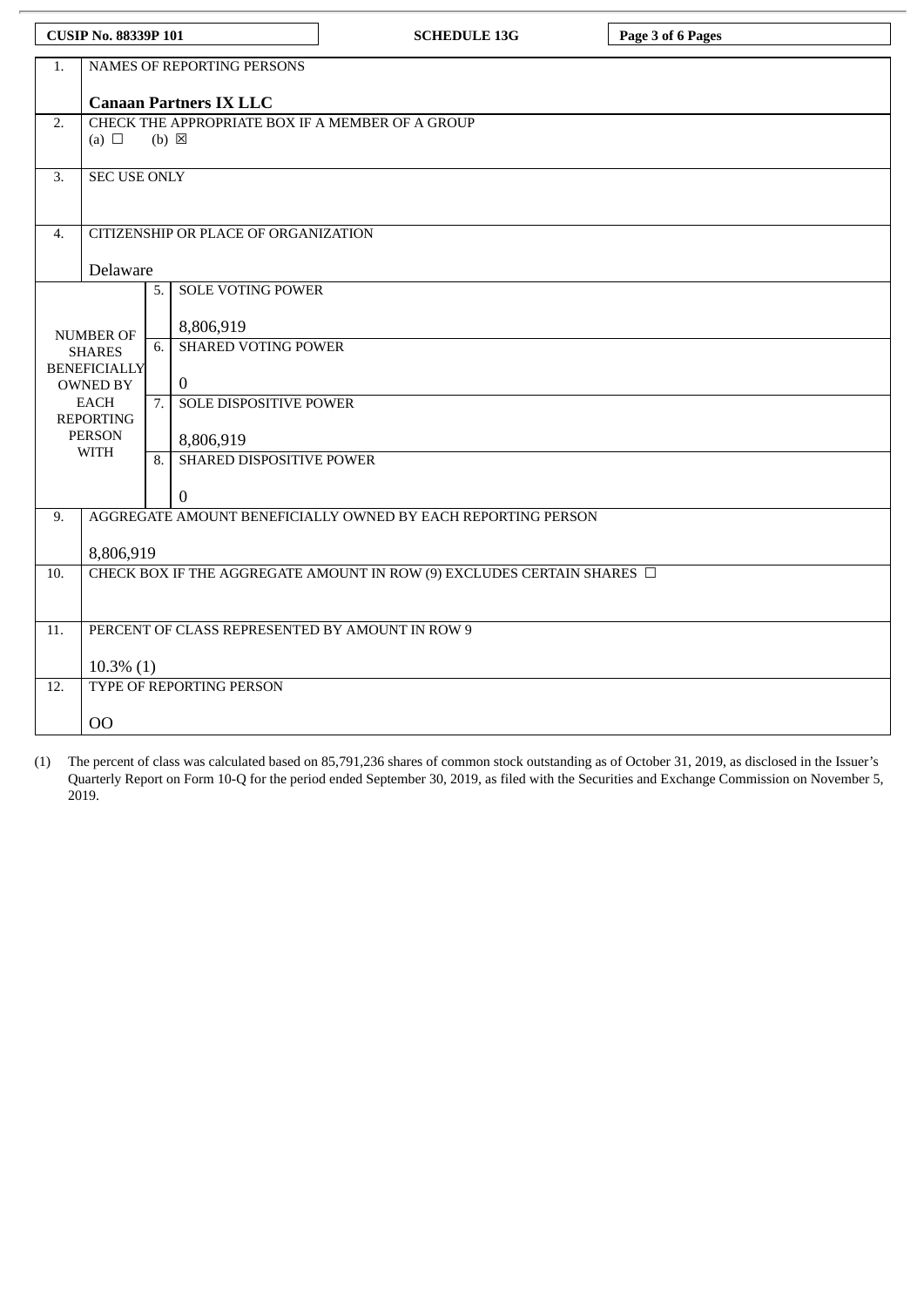| <b>CUSIP No. 88339P 101</b> |                   |                                                                                                                                                   |                                                  | <b>SCHEDULE 13G</b>                                                                                                                                                                   | Page 4 of 6 Pages |  |  |
|-----------------------------|-------------------|---------------------------------------------------------------------------------------------------------------------------------------------------|--------------------------------------------------|---------------------------------------------------------------------------------------------------------------------------------------------------------------------------------------|-------------------|--|--|
| Item 1.                     |                   | Issuer                                                                                                                                            |                                                  |                                                                                                                                                                                       |                   |  |  |
|                             | (a)               |                                                                                                                                                   | Name of Issuer:                                  |                                                                                                                                                                                       |                   |  |  |
|                             |                   |                                                                                                                                                   | The RealReal, Inc. (the "Issuer")                |                                                                                                                                                                                       |                   |  |  |
|                             | (b)               |                                                                                                                                                   | Address of Issuer's Principal Executive Offices: |                                                                                                                                                                                       |                   |  |  |
|                             |                   | Suite 600                                                                                                                                         | 55 Francisco Street<br>San Francisco, CA 94133   |                                                                                                                                                                                       |                   |  |  |
| Item 2.                     |                   |                                                                                                                                                   | <b>Filing Person</b>                             |                                                                                                                                                                                       |                   |  |  |
|                             | $(a) - (c)$       |                                                                                                                                                   | Name of Persons Filing; Address; Citizenship:    |                                                                                                                                                                                       |                   |  |  |
|                             |                   | $\left( 1\right)$                                                                                                                                 |                                                  | Canaan IX L.P., a Cayman Islands limited partnership (the " <b>Fund</b> "); and                                                                                                       |                   |  |  |
|                             |                   | (ii)                                                                                                                                              |                                                  | Canaan Partners IX LLC, a Delaware limited liability company (the "General Partner").                                                                                                 |                   |  |  |
|                             |                   | The address of the principal business office of each of the reporting persons is 285 Riverside Avenue, Suite 250, Westport,<br>Connecticut 06880. |                                                  |                                                                                                                                                                                       |                   |  |  |
|                             | (d)               |                                                                                                                                                   | Title of Class of Securities:                    |                                                                                                                                                                                       |                   |  |  |
|                             |                   |                                                                                                                                                   |                                                  | Common stock, \$0.00001 par value per share, (the "Common Stock")                                                                                                                     |                   |  |  |
|                             | (e)               | <b>CUSIP Number:</b>                                                                                                                              |                                                  |                                                                                                                                                                                       |                   |  |  |
|                             |                   | 88339P 101                                                                                                                                        |                                                  |                                                                                                                                                                                       |                   |  |  |
| Item 3.                     |                   |                                                                                                                                                   |                                                  | If this statement is filed pursuant to Rules 13d-1(b), or 13d-2(b) or (c), check whether the person filing is a:                                                                      |                   |  |  |
|                             | (a)               | $\Box$                                                                                                                                            |                                                  | Broker or dealer registered under Section 15 of the Act;                                                                                                                              |                   |  |  |
|                             | (b)               | $\Box$                                                                                                                                            |                                                  | Bank as defined in Section $3(a)(6)$ of the Act;                                                                                                                                      |                   |  |  |
|                             | (c)               | $\Box$                                                                                                                                            |                                                  | Insurance company as defined in Section $3(a)(19)$ of the Act;                                                                                                                        |                   |  |  |
|                             | (d)               | $\Box$                                                                                                                                            |                                                  | Investment company registered under Section 8 of the Investment Company Act of 1940;                                                                                                  |                   |  |  |
|                             | (e)               | $\Box$                                                                                                                                            |                                                  | An investment adviser in accordance with Rule $13d-1(b)(1)(ii)(E)$ ;                                                                                                                  |                   |  |  |
|                             | (f)               | □                                                                                                                                                 |                                                  | An employee benefit plan or endowment fund in accordance with Rule $13d-1(b)(1)(ii)(F)$ ;                                                                                             |                   |  |  |
|                             | (g)               | $\Box$                                                                                                                                            |                                                  | A parent holding company or control person in accordance with Rule $13d-1(b)(1)(ii)(G)$ ;                                                                                             |                   |  |  |
|                             | (h)               | ப                                                                                                                                                 |                                                  | A savings associations as defined in Section 3(b) of the Federal Deposit Insurance Act (12 U.S.C. 1813);                                                                              |                   |  |  |
|                             | (i)               | $\Box$                                                                                                                                            | Company Act of 1940;                             | A church plan that is excluded from the definition of an investment company under section $3(c)(14)$ of the Investment                                                                |                   |  |  |
|                             | (j)               | $\Box$                                                                                                                                            |                                                  | A non-U.S. institution in accordance with Rule 240.13d-1(b)(1)(ii)(J);                                                                                                                |                   |  |  |
|                             | $\left( k\right)$ | $\Box$                                                                                                                                            |                                                  | Group, in accordance with Rule 240.13d-1(b)(1)(ii)(K). If filing as a non-U.S. institution in accordance with<br>Rule 240.13d-1(b)(1)(ii)(J), please specify the type of institution: |                   |  |  |

If filing as a non-U.S. institution in accordance with §240.13d-1(b)(1)(ii)(J), please specify the type of institution: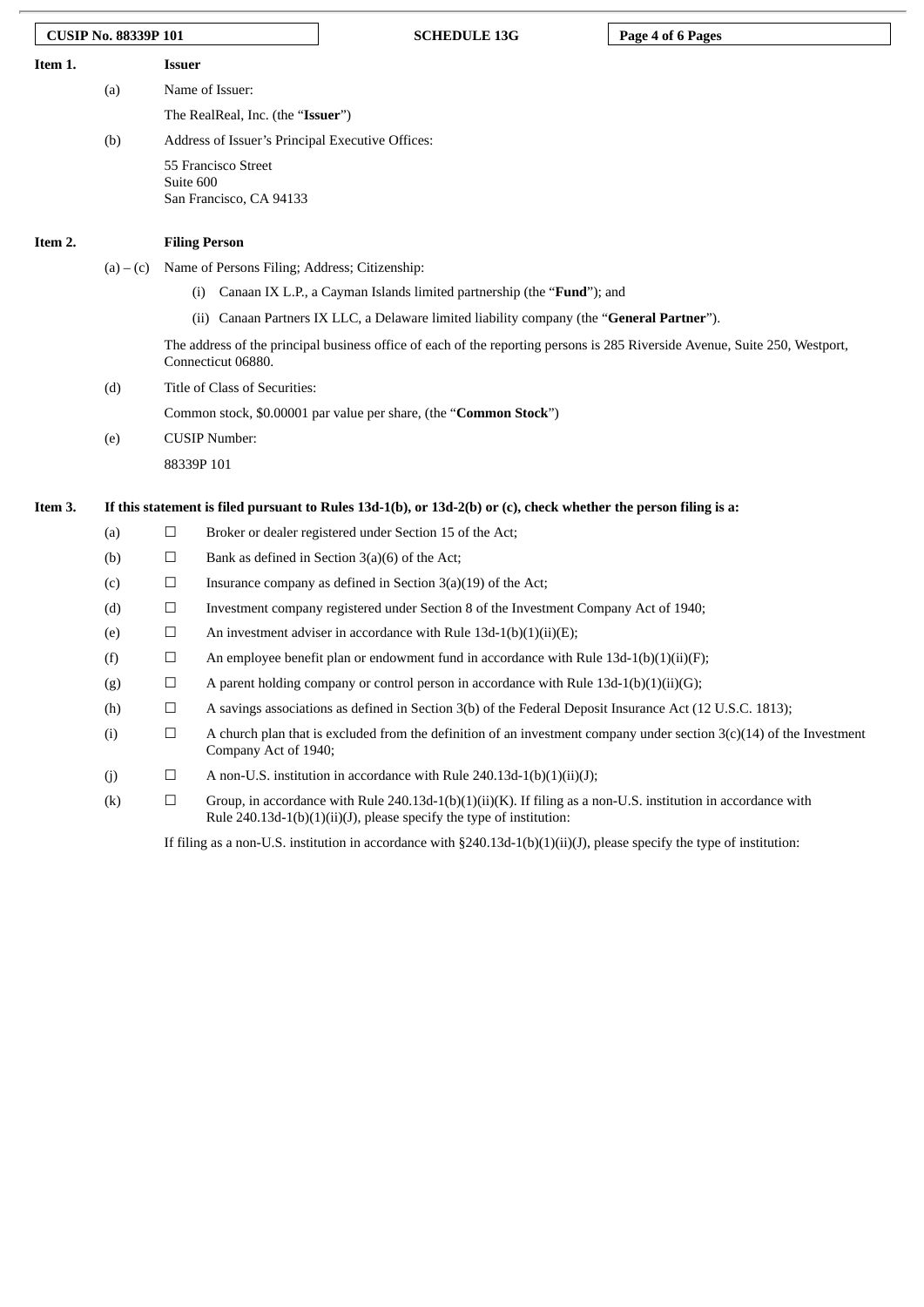#### **CUSIP No. 88339P 101 SCHEDULE 13G Page 5 of 6 Pages**

#### **Item 4. Ownership.**

(a) and (b) Amount beneficially owned:

- (i) The Fund directly owns 8,806,919 shares of Common Stock, which represents approximately 10.3% of the outstanding shares of Common Stock.
- (ii) The General Partner is the general partner of the Fund and may be deemed to beneficially own 8,806,919 shares of Common Stock, which represents approximately 10.3% of the outstanding shares of Common Stock.

(c) Number of shares as to which such person has:

|                         | <b>Number of Shares of Common Stock</b> |     |           |          |  |
|-------------------------|-----------------------------------------|-----|-----------|----------|--|
| <b>Reporting Person</b> |                                         | (11 | (nn)      | (iv)     |  |
| Canaan IX L.P.          | 8.806.919                               |     | 8.806.919 |          |  |
| Canaan Partners IX LLC  | 8.806.919                               |     | 8.806.919 | $\Omega$ |  |

- (i) Sole power to vote or direct the vote
- (ii) Shared power to vote or to direct the vote
- (iii) Sole power to dispose or to direct the disposition of
- (iv) Shared power to dispose or to direct the disposition of

The percent of class was calculated based on 85,791,236 shares of common stock outstanding as of October 31, 2019, as disclosed in the Issuer's Quarterly Report on Form 10-Q for the period ended September 30, 2019, as filed with the Securities and Exchange Commission on November 5, 2019.

#### **Item 5. Ownership of Five Percent or Less of a Class.**

If this statement is being filed to report the fact that as of the date hereof the reporting persons have ceased to be the beneficial owner of more than five percent of the class of securities, check the following.  $\Box$ 

#### **Item 6. Ownership of More than Five Percent on Behalf of Another Person.**

Not applicable.

Item 7. Identification and Classification of the Subsidiary Which Acquired the Security Being Reported on by the Parent Holding Company **or Control Person.**

Not applicable.

**Item 8. Identification and Classification of Members of the Group.**

Not applicable.

**Item 9. Notice of Dissolution of Group.**

Not applicable.

#### **Item 10. Certification.**

Not applicable.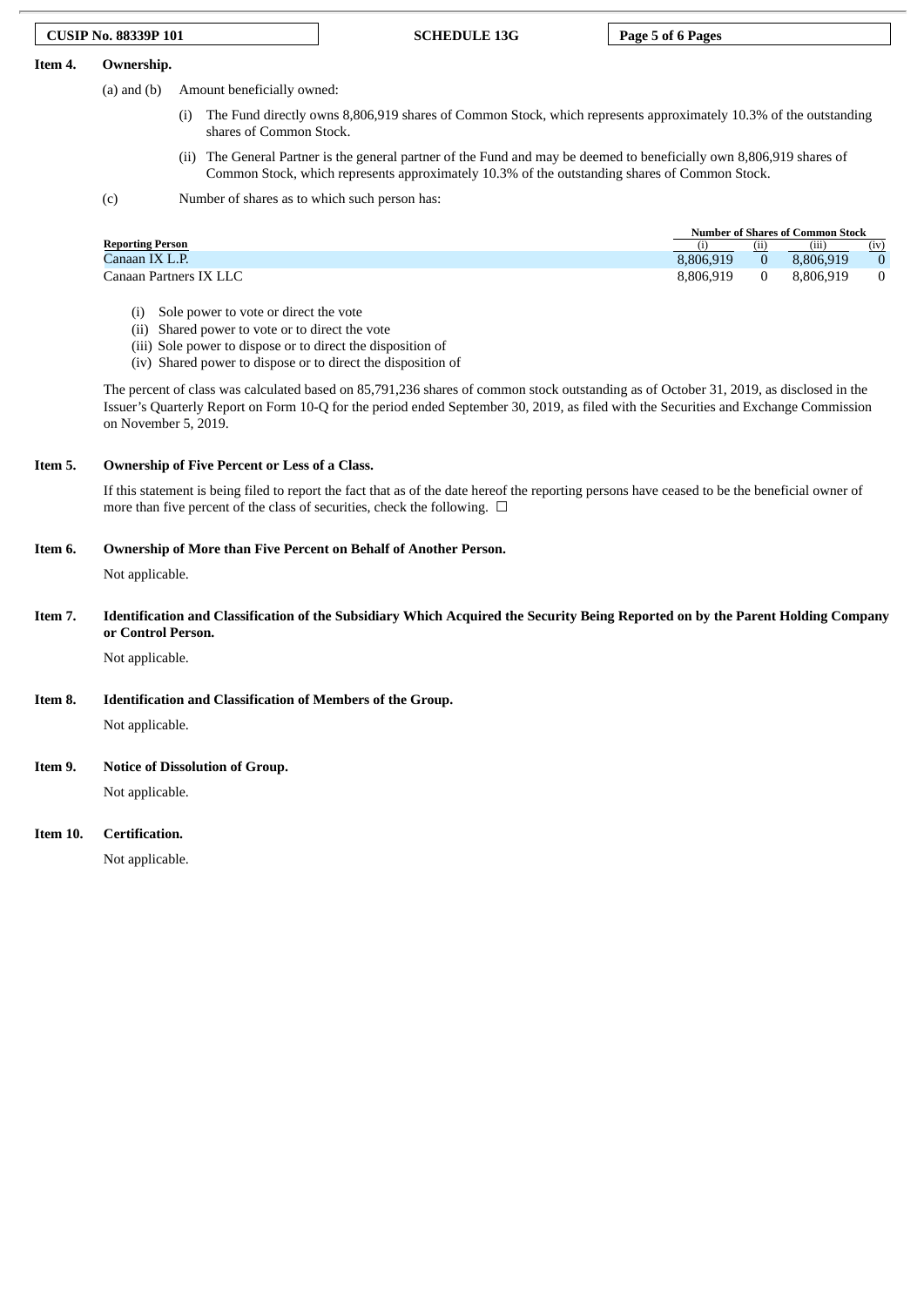**CUSIP No. 88339P 101 SCHEDULE 13G Page 6 of 6 Pages**

#### **SIGNATURE**

After reasonable inquiry and to the best of my knowledge and belief, I certify that the information set forth in this statement is true, complete and correct.

Date: February 6, 2020

### **CANAAN IX L.P.**

By: CANAAN PARTNERS IX LLC, its General Partner

By: /s/ Nancy Levenson

Nancy Levenson, Attorney-in-Fact

### **CANAAN PARTNERS IX LLC**

By: /s/ Nancy Levenson

Nancy Levenson, Attorney-in-Fact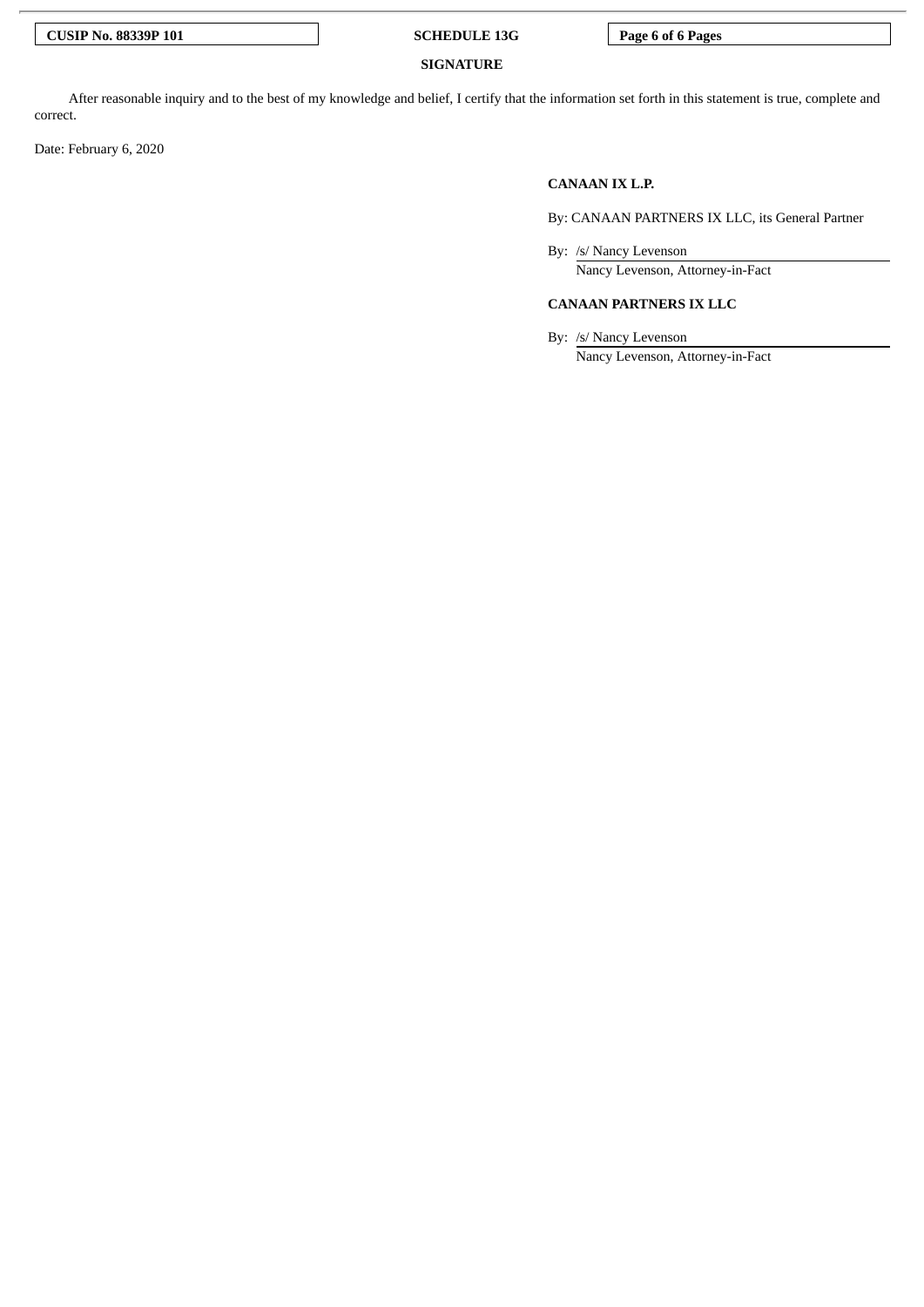### **2018 POWER OF ATTORNEY**

1. **Appointment, Powers and Revocation**. KNOW ALL MEN BY THESE PRESENTS, that each undersigned, and if such undersigned is not a natural person, acting by and through one of its authorized representatives (each such undersigned person or entity, a "**Grantor**"), effective from the date set forth opposite the name of such Grantor on the signature pages hereto (such date, for each Grantor, is hereinafter referred to as such Grantor's "**Effective Date**"), hereby constitutes and appoints each of the employees, partners or managers of Canaan Management LLC (together with its subsidiaries and affiliates, "**Canaan Partners**") listed on Schedule A attached hereto, which schedule may be amended from time to time by the Chief Financial Officer or Chief Operating Officer of Canaan Partners to remove any such employee, manager or partner or to add any new employee, partner or manager of Canaan Partners (each such employee, partner or manager, an "**Attorney-In-Fact**") as the Grantor's true and lawful attorney-in-fact and agent, with full power of substitution and re-substitution, for the Grantor and in the Grantor's place and stead, in any and all capacities to: (a) sign any and all instruments, certificates and documents required to be executed on behalf of the Grantor as an individual (if applicable) or in the Grantor's capacity as a general partner, manager, member, managing member or authorized signatory, as the case may be, on behalf of any of the following (i) Canaan Partners, (ii) any of the funds or accounts managed, advised or sponsored by Canaan Partners (the "**Canaan Funds**") and (iii) any of the entities formed to act as the direct or indirect general partner, manager, managing member or equivalent of such funds or accounts (the "**Canaan General Partners**", together with Canaan Partners and the Canaan Funds collectively, the "**Canaan Entities**"), in each case, pursuant to the Securities Act of 1933, as amended, (the "**Securities Act**"), and any and all rules and regulations promulgated thereunder (including, without limitation, filings pursuant to Rule 144 (Form 144)) or the Securities Exchange Act of 1934, as amended (the "**Exchange Act**"), and any and all rules and regulations promulgated thereunder (including, without limitation, filings pursuant to Section 16 (Forms 3, 4 and 5) and Section 13 (Schedule 13D, Schedule 13G, Form 13F and Form 13H) of the Exchange Act); and (b) file the same, with all exhibits thereto, and any other documents in connection therewith, with the Securities and Exchange Commission, and with any other entity when and if such is mandated by the Securities Act, the Exchange Act or by the Financial Industry Regulatory Authority, granting unto such Attorney-In-Fact full power and authority to do and perform each and every act and thing requisite and necessary fully to all intents and purposes as the Grantor might or could do in person thereby, and ratifying and confirming all that such Attorney-In-Fact, or his or her substitute or substitutes, may lawfully do or cause to be done by virtue hereof, or may have done in connection with the matters described above. By this power of attorney, each Grantor hereby revokes all previous powers of attorney granted by him, her or it to any Attorney-In-Fact or any other employee, representative or agent of Canaan Partners relating to the matters described above.

2. **Effective Date and Termination**. This power of attorney shall be effective as to each Grantor as of such Grantor's Effective Date and shall remain in full force and effect with respect to each Grantor and each Attorney-In-Fact until:

(a) in the case of any Grantor that is an individual, the earlier of the date on which this power of attorney is revoked in writing by such Grantor solely as it relates to himself or herself and such Grantor's Termination Date (as defined below);

(b) in the case of any Grantor that is an entity, the earlier of the date on which this power of attorney is revoked in writing by such Grantor solely as it relates to itself and the filing by such entity of a certificate of cancellation or notice of dissolution with the jurisdiction in which it was organized evidencing such entity's complete dissolution and termination under the laws of such jurisdiction; and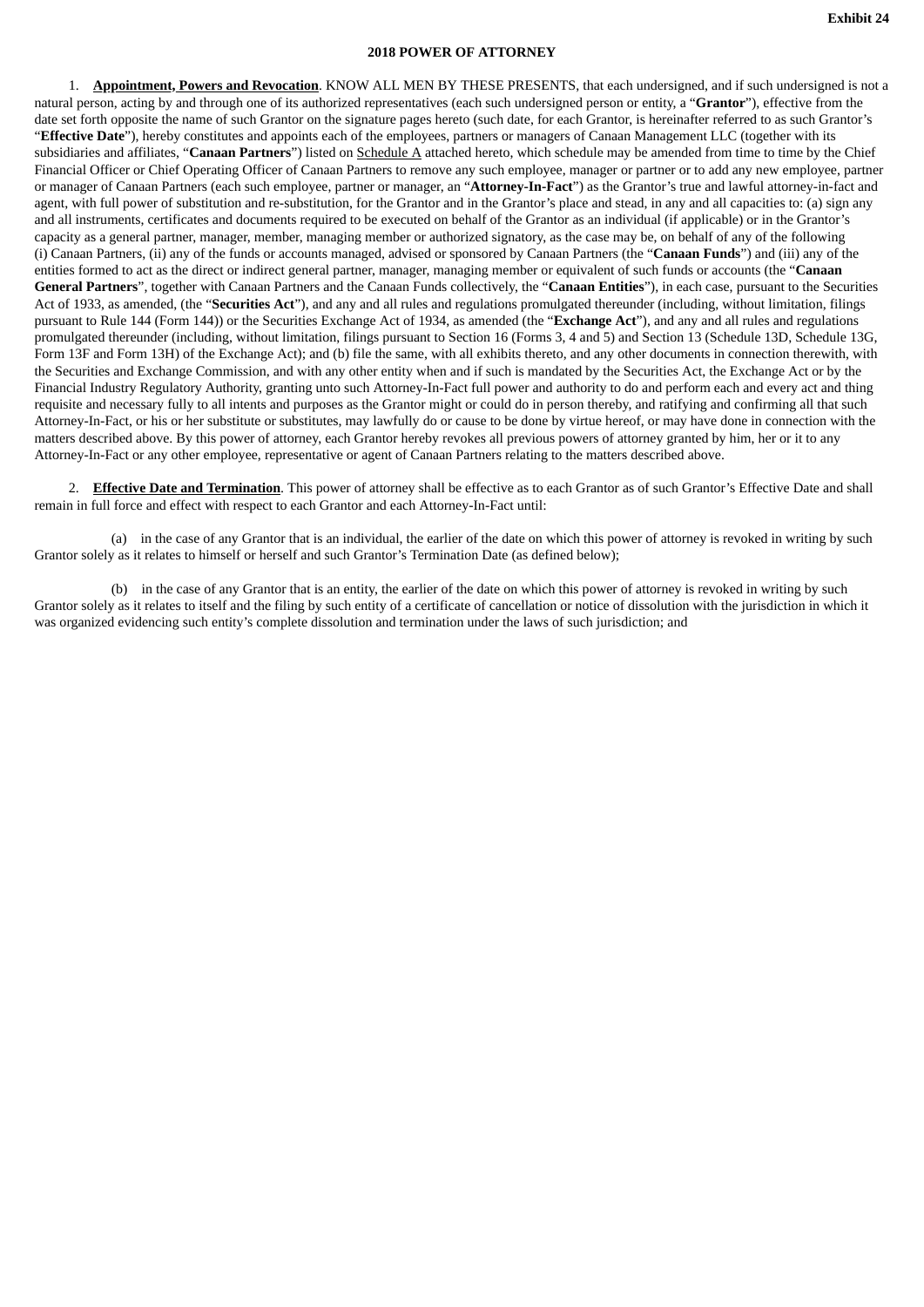(c) in the case of any Attorney-In-Fact, the earlier of the date on which such person is no longer listed on Schedule A attached hereto as an "Attorney-In-Fact" or such Attorney-In-Fact's Termination Date.

For purposes of the foregoing, "**Termination Date**" means (i) with respect to any Grantor or Attorney-In-Fact that is a member or manager of any Canaan General Partner, the date on which such Grantor becomes a "retired member" of any Canaan General Partner or, if later, the date on which his, her or its employment with Canaan Partners terminates for any reason and (ii) with respect to any other Grantor or Attorney-In-Fact, the date on which his, her or its employment with Canaan Partners terminates for any reason.

3. **Miscellaneous**. Each of the Grantors may execute this power of attorney in separate counterparts, and each counterpart shall be deemed to be an original instrument. This Agreement shall be governed by the laws of the State of Delaware, without regard for choice-of-law provisions.

[REMAINDER OF PAGE INTENTIONALLY LEFT BLANK]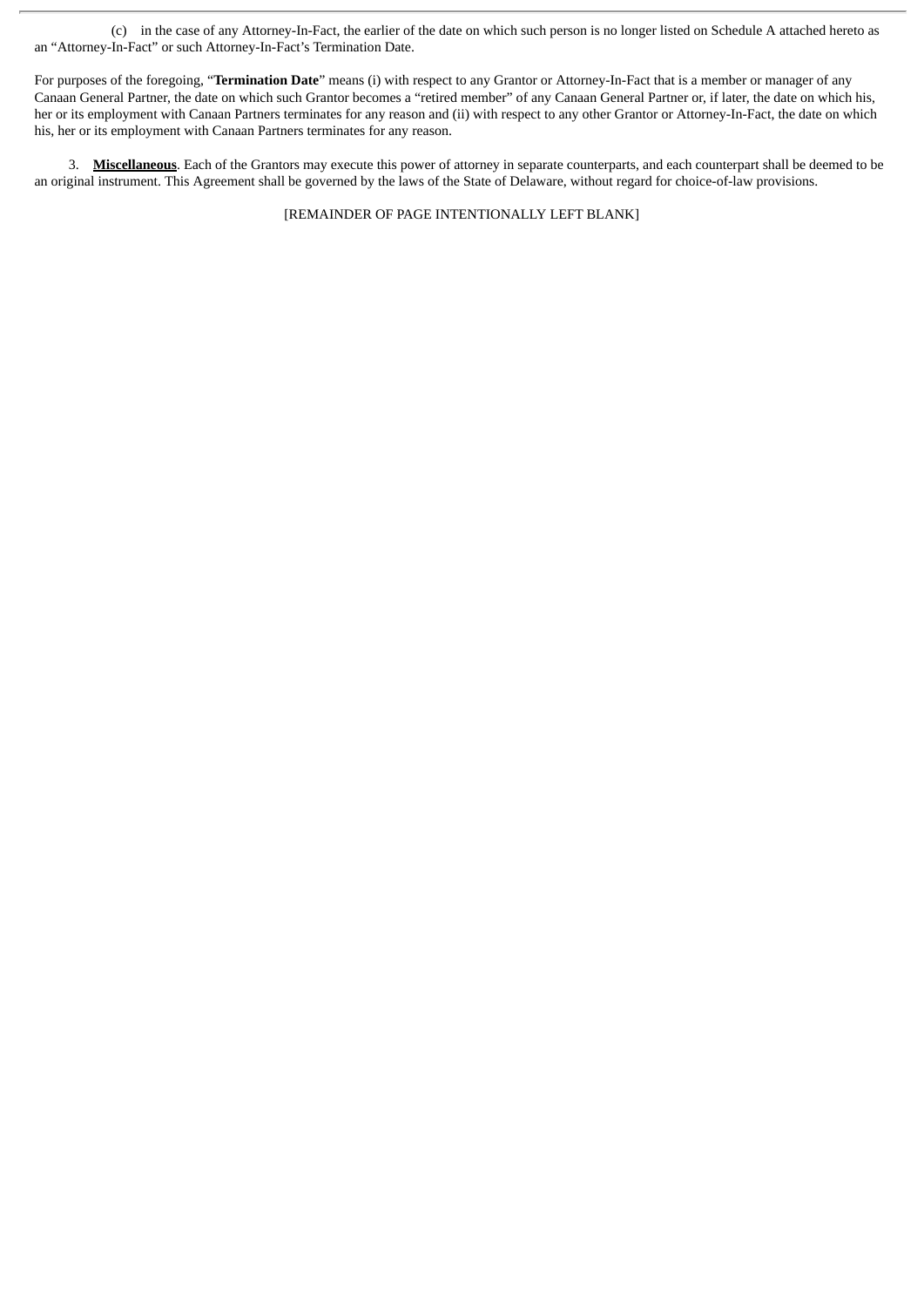IN WITNESS WHEREOF, this Power of Attorney has been signed as of the respective dates set forth below.

Dated: July 16, 2018 **Canaan IX L.P.**

By: Canaan Partners IX LLC, its General Partner

By: /s/ Guy M. Russo

Name: Guy M. Russo Title: Member/Manager

### Dated: July 16, 2018 **Canaan Partners IX LLC**

By: /s/ Guy M. Russo Name: Guy M. Russo<br>Title: Member/Manag Member/Manager

*[Signature page to Power of Attorney]*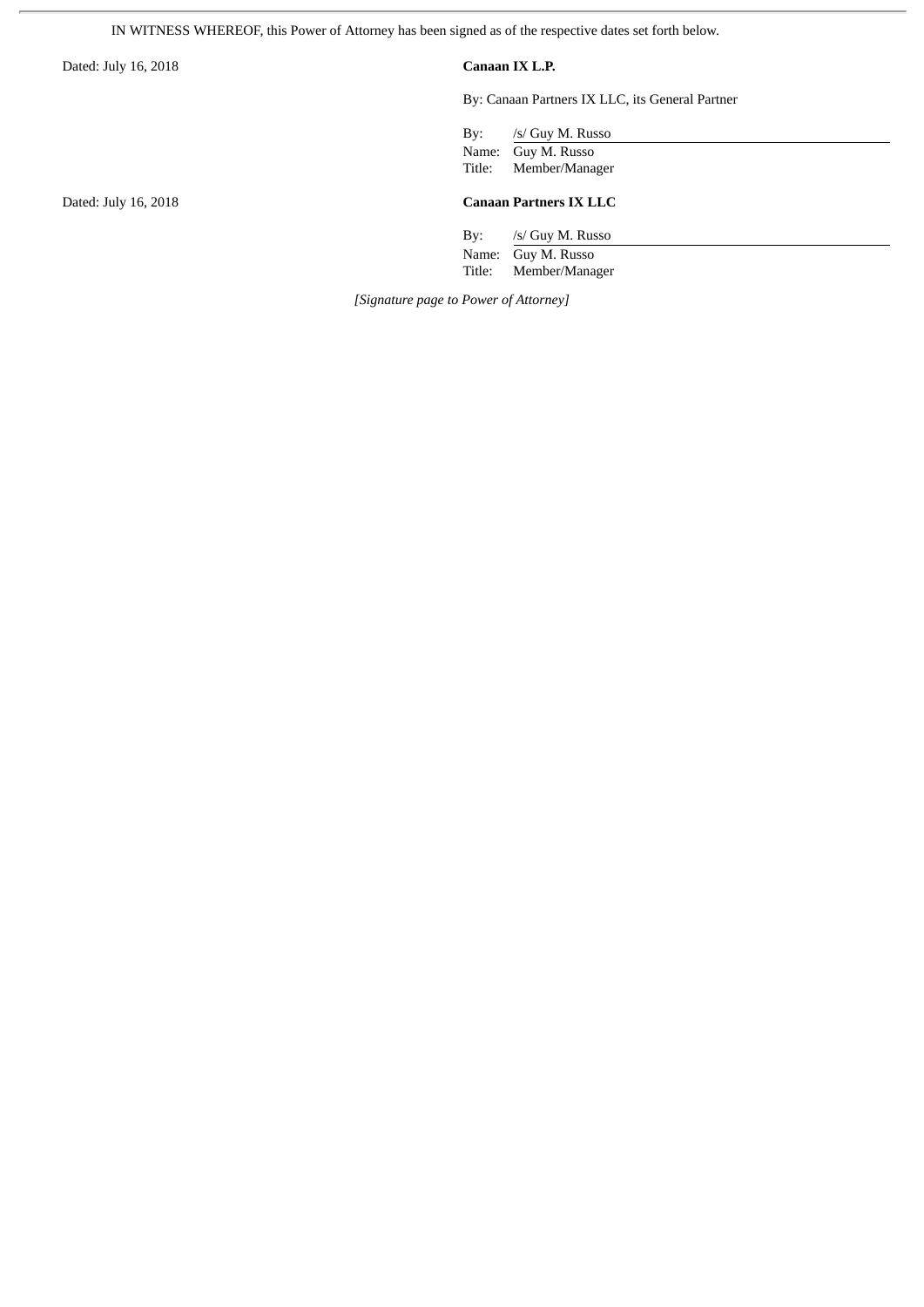**S c h e d u l e A**

Guy M. Russo

Nancy Levenson

Janine MacDonald

John J. Pacifico III